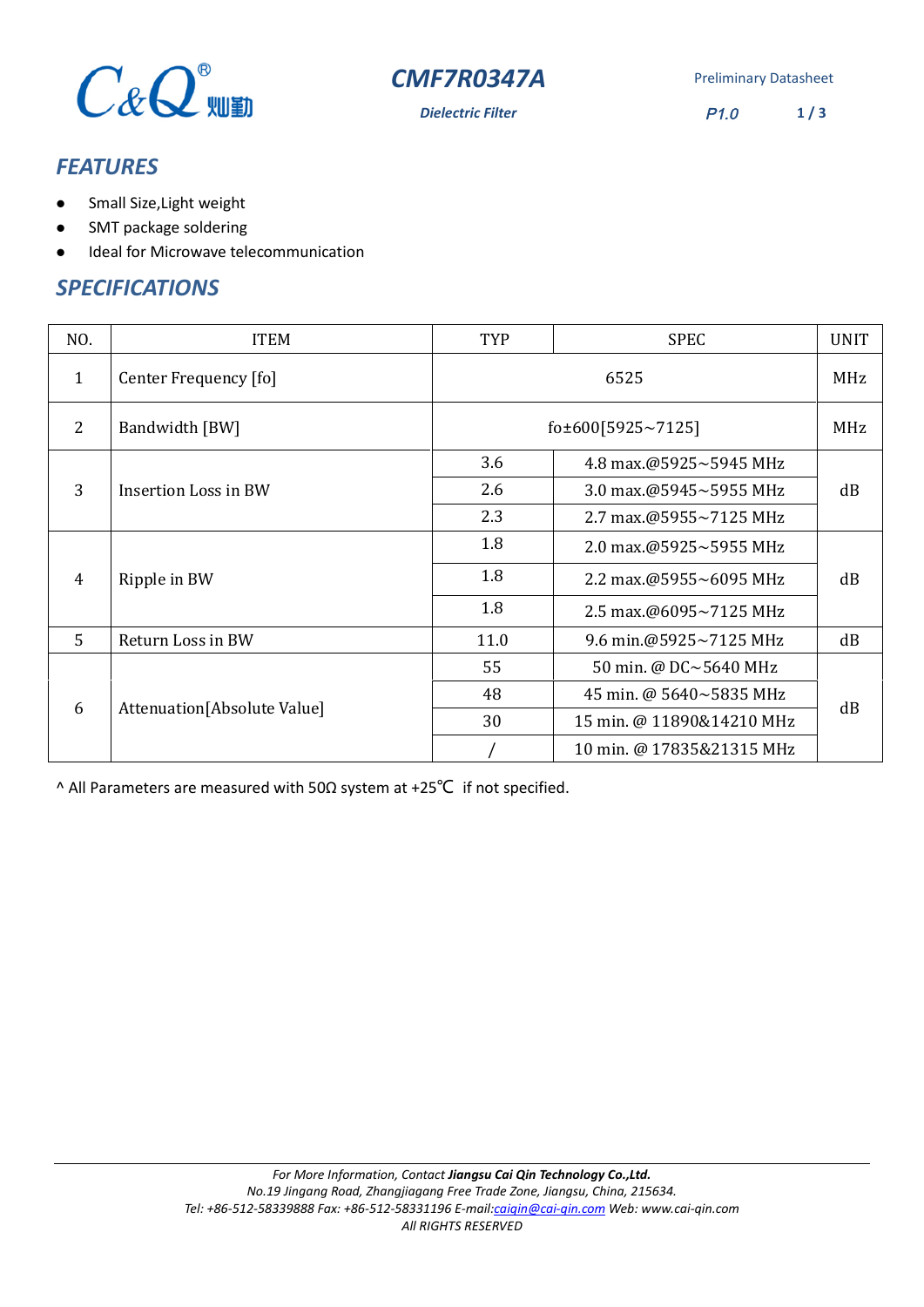

**CMF7R0347A** Preliminary Datasheet

**Dielectric Filter** P1.0

**2 / 3**

 $\frac{1}{20}$ 

### *OUTLINE DRAWING*



 $-2.15 -$ 

**ZZZ GROUND** TOLERANCE : ±0.25 UNIT : mm I/O PORT



4.6